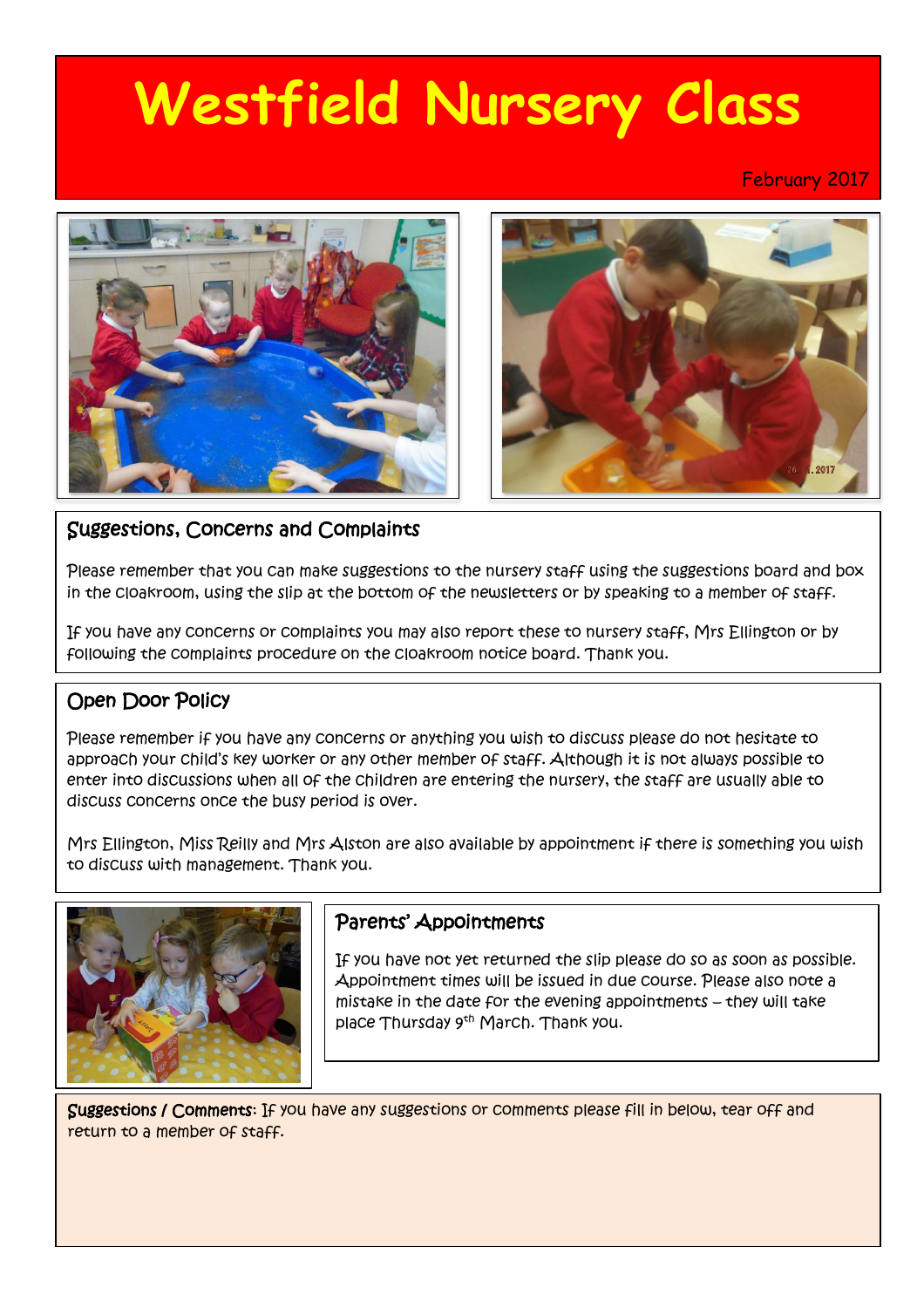#### Toys

The staff have noticed an increase in children bringing their own toys into the nursery playroom. We would like to encourage parents and carers to try to prevent this by putting the toys in the child's bag, shoe basket or newsletter doukette. Thank you.



## Topic

We have been learning about Polar Bears. After the February weekend a new topic will begin.

# i-Pad and Book Lending Library

We have restarted the lending library and the responses so far seem to be positive. One or two of the evaluations have mentioned the free apps on the i-Pads and suggestions that we could do some fundraising to allow us to purchase the full apps, this is something that staff are discussing with Mrs Ellington. A full evaluation from the responses will be included on the next newsletter once we reach the end of the block.

We hope to be able to run at least one more block of the lending library before the end of the school year.

## Gym Hall

The nursery children visit the gym hall every Friday. Please ensure that they have appropriate indoor shoes to wear for these visits. Thank you.





# Dummies

With Valentines Day and Easter approaching it could be a good opportunity for your child to give up their dummy to someone they love or the Easter Bunny.

If your child does still use a dummy please do not let them talk with it in their mouth as this can distort their speech leading to problems when forming different letter sounds. Thank you.

## **Dates for your Diary**

**Holidays and In-service Days**

\*\*Monday 13<sup>th</sup> and Tuesday 14<sup>th</sup> February (Mid term break) \*\*Wednesday 15<sup>th</sup> February (in-service day) \*\*Monday 3<sup>rd</sup> April to Monday 17<sup>th</sup> April inclusive (Spring break)

#### **Events**

\*\*Parents' Appointments\*\* -Week beginning 20<sup>th</sup> Feb -Afternoon and Evening of Thursday 9<sup>th</sup> March, from 4.10 onwards

Suggestions / Comments: If you have any suggestions or comments please fill in below, tear off and return to a member of staff.